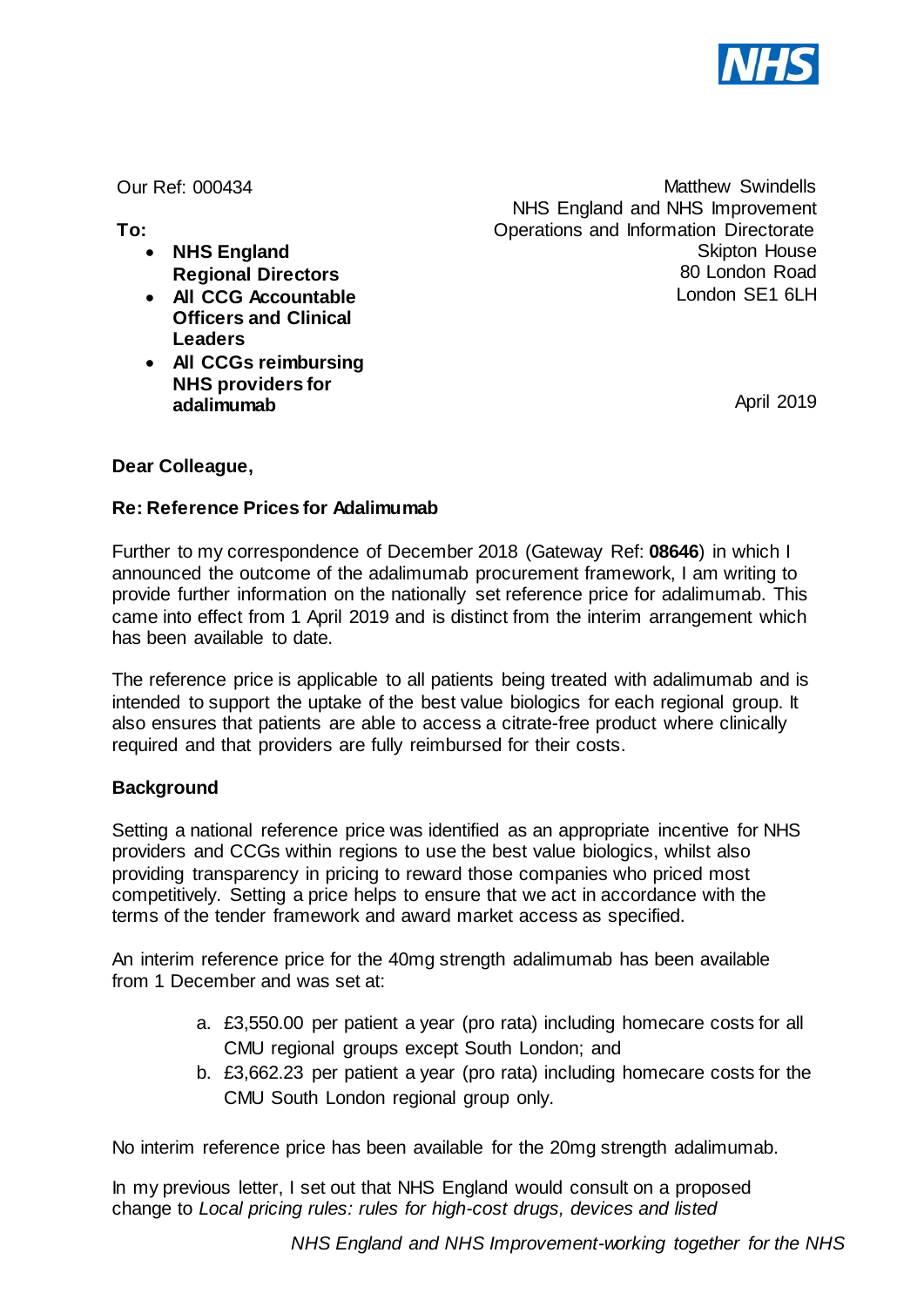*procedures (Rule 5)* as contained within the National Tariff payment system. This would enable NHS England to set a reference price for adalimumab.

I also explained that NHS England was considering whether to consult on changes to the NHS Standard Contract, to take effect from 1 April 2019, under which providers would be required to purchase adalimumab from the relevant approved sub-regional supplier under the NHS England framework.

NHS England did consult on this change and the outcomes of both this, the NHS Standard Contract consultation, and the National Tariff consultation support the use of a reference price.

NHS England is therefore required to formally set the reference price applicable to adalimumab from 1 April 2019 and to inform Trusts that this is the agreed approach for Trusts to charge commissioners for adalimumab. It is our intention that the reference prices for FY2019/20 and applicable from 1 April 2019 will not differ from the interim price for 40mg.

### **Reference prices applicable for FY 2019-20 for use from 1 April 2019**

From 1 April 2019, NHS England expects CCGs to require providers to use the adalimumab suppliers allocated to their regional group, at the corresponding supplier invoice price. Reference prices will be used to reimburse providers for adalimumab 20mg and 40mg from 1 April 2019 and replace any current pass-through payments.

A reference price for the 20mg and 40mg strength adalimumab has been set for the 2019/20 financial year at:

| <b>Strength</b> | Reference price<br>regional groups (except<br>South London)             | <b>Reference price</b><br>regional group South<br>London                |
|-----------------|-------------------------------------------------------------------------|-------------------------------------------------------------------------|
| 20mg dose       | £1,775.00 per patient a<br>year (pro rata) including<br>homecare costs. | £1,775.00 per patient a<br>year (pro rata) including<br>homecare costs. |
| 40mg dose       | £3,550.00 per patient a<br>year (pro rata) including<br>homecare costs  | £3,662.23 per patient a<br>year (pro rata) including<br>homecare costs. |

#### **Monitoring uptake of best value biologics**

We continue to monitor best value biologics, including biosimilar, uptake patterns through a steering group which has been established for this purpose and to determine the strategy behind the next adalimumab framework tender once additional biosimilar companies come on stream later this year.

If you have any immediate questions or concerns relating to the above please contact NHS England's Medicines Policy Unit [england.biosimilars@nhs.net](mailto:england.biosimilars@nhs.net)